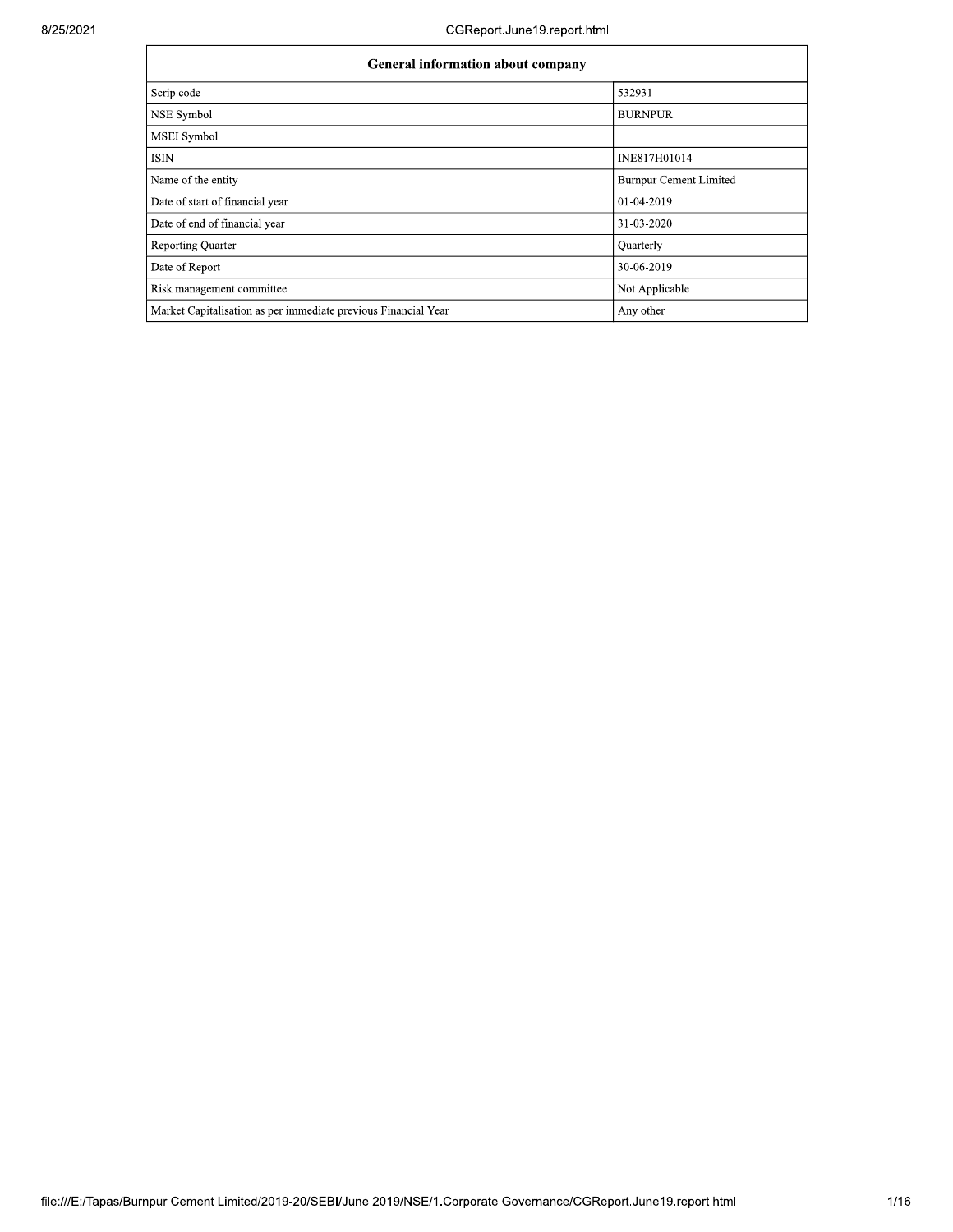## **Annexure I**

## Annexure I to be submitted by listed entity on quarterly basis

## **I. Composition of Board of Directors**

|                                 |                     |            |                                                       |                            |                               |                            |                                          | Disclosure of notes on composition of board of directors explanatory |                      |                                            |                                                                                                                                          |                                                                                                                                                     |                                                                                                                                                                   |                                                                                                                                                                                                   |           |
|---------------------------------|---------------------|------------|-------------------------------------------------------|----------------------------|-------------------------------|----------------------------|------------------------------------------|----------------------------------------------------------------------|----------------------|--------------------------------------------|------------------------------------------------------------------------------------------------------------------------------------------|-----------------------------------------------------------------------------------------------------------------------------------------------------|-------------------------------------------------------------------------------------------------------------------------------------------------------------------|---------------------------------------------------------------------------------------------------------------------------------------------------------------------------------------------------|-----------|
|                                 |                     |            |                                                       |                            |                               |                            |                                          | Wether the listed entity has a Regular Chairperson   Yes             |                      |                                            |                                                                                                                                          |                                                                                                                                                     |                                                                                                                                                                   |                                                                                                                                                                                                   |           |
|                                 |                     |            |                                                       |                            |                               |                            |                                          | Whether Chairperson is related to MD or CEO   No                     |                      |                                            |                                                                                                                                          |                                                                                                                                                     |                                                                                                                                                                   |                                                                                                                                                                                                   |           |
| : of<br>tor                     | PAN                 | <b>DIN</b> | Category 1<br>of directors                            | Category 2<br>of directors | Category<br>3 of<br>directors | Date<br>of<br><b>Birth</b> | <b>Initial Date</b><br>of<br>appointment | Date of Re-<br>appointment                                           | Date of<br>cessation | Tenure<br>of<br>director<br>(in<br>months) | No of<br>Directorship in<br>listed entities<br>including this<br>listed entity<br>(Refer<br>Regulation 17A<br>of Listing<br>Regulations) | No of Independent<br>Directorship in<br>listed entities<br>including this<br>listed entity (Refer<br>Regulation 17A(1)<br>of Listing<br>Regulations | Number of<br>memberships in<br>Audit/ Stakeholder<br>Committee(s)<br>including this listed<br>entity (Refer<br>Regulation 26(1) of<br><b>Listing Regulations)</b> | No of post of<br>Chairperson in Audit/<br><b>Stakeholder Committee</b><br>held in listed entities<br>including this listed<br>entity (Refer<br>Regulation 26(1) of<br><b>Listing Regulations)</b> | No<br>pro |
| ia                              | ADNPG4435B          | 00684043   | Executive<br>Director                                 | Not<br>Applicable          | MD                            | $28 -$<br>$01-$<br>1969    | 19-06-1986                               |                                                                      |                      |                                            |                                                                                                                                          | $\bf{0}$                                                                                                                                            | 2                                                                                                                                                                 | $\bf{0}$                                                                                                                                                                                          |           |
| h<br>$\mathbf{a}$               | AKXPS1876K          | 00788601   | Non-<br>Executive -<br>Independent<br>Director        | Chairperson                |                               | $18-$<br>$07 -$<br>1948    | 30-09-2014                               |                                                                      |                      | 60                                         | $\overline{2}$                                                                                                                           | $\overline{2}$                                                                                                                                      | $\overline{c}$                                                                                                                                                    | $\overline{c}$                                                                                                                                                                                    |           |
| $\overline{\mathbf{a}}$<br>riee | AANPM7444H 01220872 |            | Non-<br>Executive -<br>Independent<br>Director        | Not<br>Applicable          |                               | $14-$<br>$06 -$<br>1946    | 30-09-2014                               |                                                                      |                      | 60                                         |                                                                                                                                          |                                                                                                                                                     | $\Omega$                                                                                                                                                          | $\mathbf{0}$                                                                                                                                                                                      |           |
|                                 | Jain   AQDPJ1232A   | 08187995   | Non-<br>Executive -<br>Non<br>Independent<br>Director | Not<br>Applicable          |                               | $14-$<br>$07 -$<br>1992    | 27-07-2018                               |                                                                      |                      |                                            | 2                                                                                                                                        |                                                                                                                                                     | $^{0}$                                                                                                                                                            | $\theta$                                                                                                                                                                                          |           |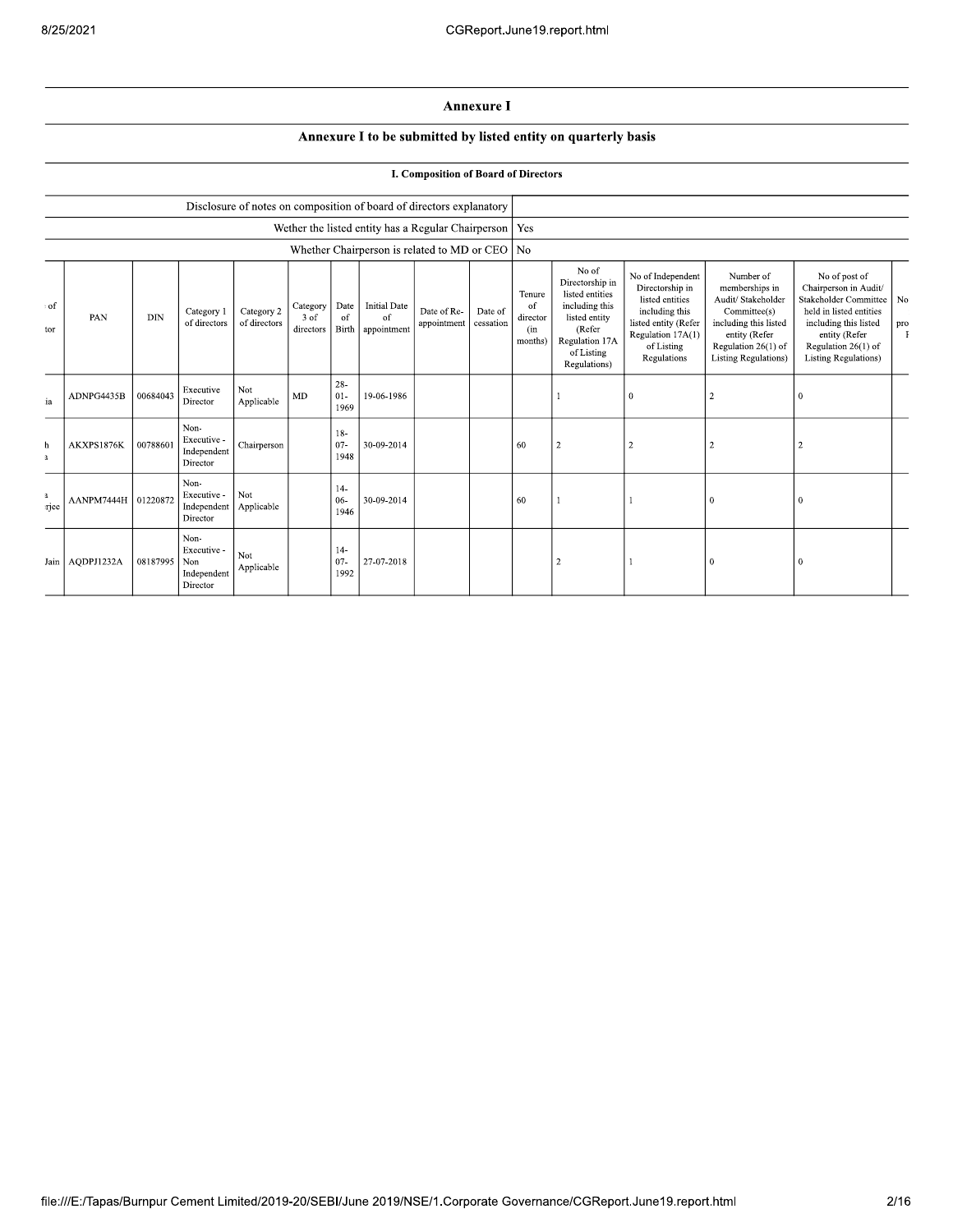$\Gamma$ 

|           | <b>I. Composition of Board of Directors</b>                          |                                                    |            |            |                                                       |                               |                               |                      |                                          |                            |                      |                                            |                                                                                                                                                |                                                                                                                                                                      |                                                                                                                                                                          |                                                                                                                                                                                                            |                                  |
|-----------|----------------------------------------------------------------------|----------------------------------------------------|------------|------------|-------------------------------------------------------|-------------------------------|-------------------------------|----------------------|------------------------------------------|----------------------------|----------------------|--------------------------------------------|------------------------------------------------------------------------------------------------------------------------------------------------|----------------------------------------------------------------------------------------------------------------------------------------------------------------------|--------------------------------------------------------------------------------------------------------------------------------------------------------------------------|------------------------------------------------------------------------------------------------------------------------------------------------------------------------------------------------------------|----------------------------------|
|           | Disclosure of notes on composition of board of directors explanatory |                                                    |            |            |                                                       |                               |                               |                      |                                          |                            |                      |                                            |                                                                                                                                                |                                                                                                                                                                      |                                                                                                                                                                          |                                                                                                                                                                                                            |                                  |
|           |                                                                      | Wether the listed entity has a Regular Chairperson |            |            |                                                       |                               |                               |                      |                                          |                            |                      |                                            |                                                                                                                                                |                                                                                                                                                                      |                                                                                                                                                                          |                                                                                                                                                                                                            |                                  |
| <b>Sr</b> | Title<br>(Mr<br>Ms)                                                  | Name<br>of the<br>Director                         | PAN        | <b>DIN</b> | Category 1<br>of directors                            | Category 2<br>of<br>directors | Category<br>3 of<br>directors | Date<br>of<br>Birth  | <b>Initial Date</b><br>of<br>appointment | Date of Re-<br>appointment | Date of<br>cessation | Tenure<br>of<br>director<br>(in<br>months) | No of<br>Directorship<br>in listed<br>entities<br>including<br>this listed<br>entity (Refer<br>Regulation<br>17A of<br>Listing<br>Regulations) | No of<br>Independent<br>Directorship<br>in listed<br>entities<br>including<br>this listed<br>entity<br>(Refer<br>Regulation<br>$17A(1)$ of<br>Listing<br>Regulations | Number of<br>memberships<br>in Audit/<br>Stakeholder<br>Committee(s)<br>including this<br>listed entity<br>(Refer<br>Regulation<br>$26(1)$ of<br>Listing<br>Regulations) | No of post<br>of<br>Chairperson<br>in Audit/<br>Stakeholder<br>Committee<br>held in listed<br>entities<br>including<br>this listed<br>entity (Refer<br>Regulation<br>$26(1)$ of<br>Listing<br>Regulations) | Notes f<br>not<br>providi<br>PAN |
| $\sim$    | Mrs                                                                  | Sweeety<br>Jain                                    | ATXPJ9916A | 08319473   | Non-<br>Executive -<br>Non<br>Independent<br>Director | Not<br>Applicable             |                               | $06 -$<br>09<br>1989 | 17-01-2019                               |                            |                      |                                            |                                                                                                                                                | $\theta$                                                                                                                                                             | $\theta$                                                                                                                                                                 | -0                                                                                                                                                                                                         |                                  |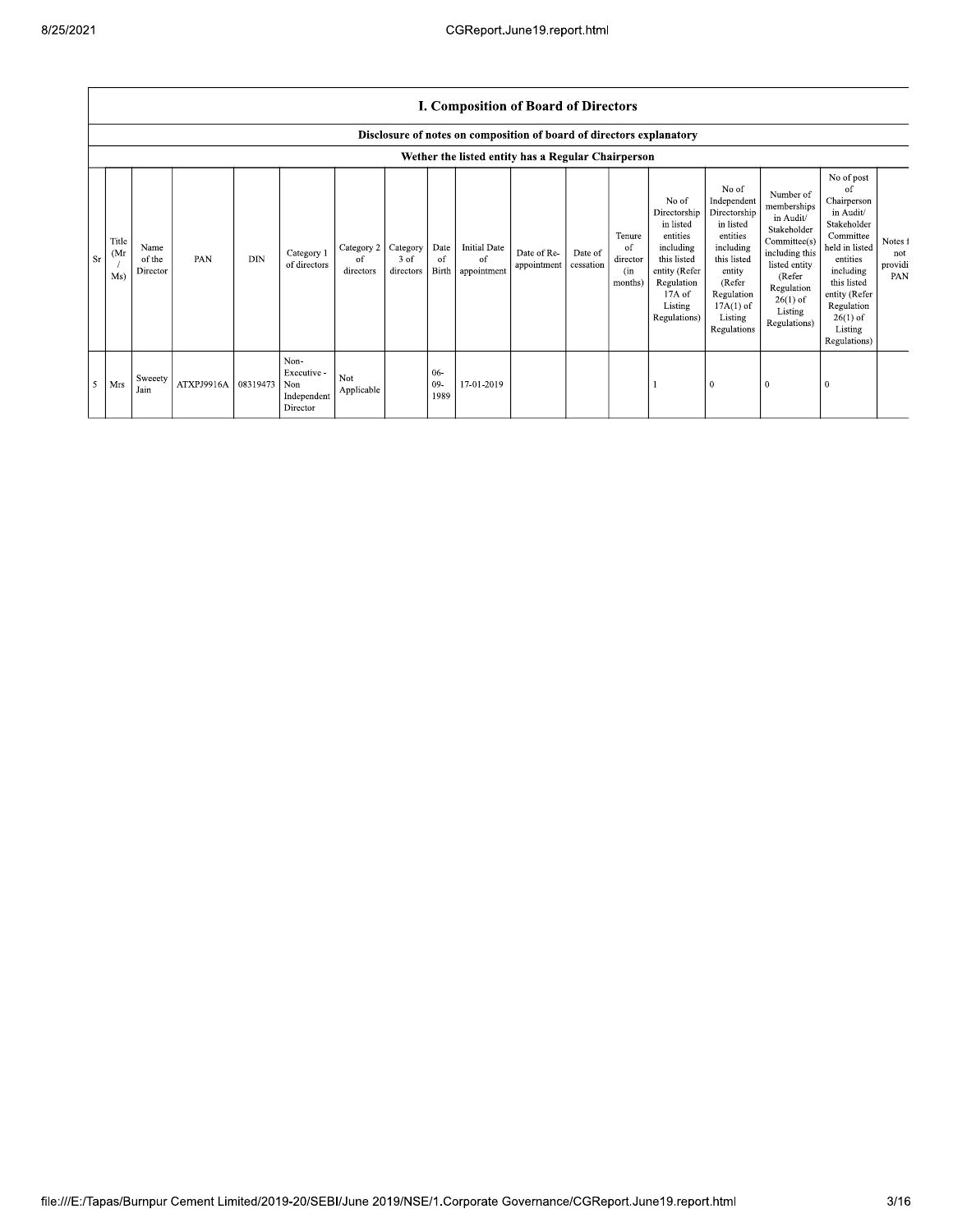|                | <b>Audit Committee Details</b> |                              |                                                       |                            |                        |                      |         |  |  |  |
|----------------|--------------------------------|------------------------------|-------------------------------------------------------|----------------------------|------------------------|----------------------|---------|--|--|--|
|                |                                |                              | Whether the Audit Committee has a Regular Chairperson | <b>Yes</b>                 |                        |                      |         |  |  |  |
| <b>Sr</b>      | DIN<br>Number                  | Name of Committee<br>members | Category 1 of directors                               | Category 2 of<br>directors | Date of<br>Appointment | Date of<br>Cessation | Remarks |  |  |  |
|                | 00788601                       | Prem Prakash Sharma          | Non-Executive - Independent<br>Director               | Chairperson                | 31-07-2009             |                      |         |  |  |  |
| $\overline{2}$ | 01220872                       | Subrata Mookerjee            | Non-Executive - Independent<br>Director               | Member                     | 25-08-2007             |                      |         |  |  |  |
| 3              | 00684043                       | Ashok Gutgutia               | <b>Executive Director</b>                             | Member                     | 13-08-2016             |                      |         |  |  |  |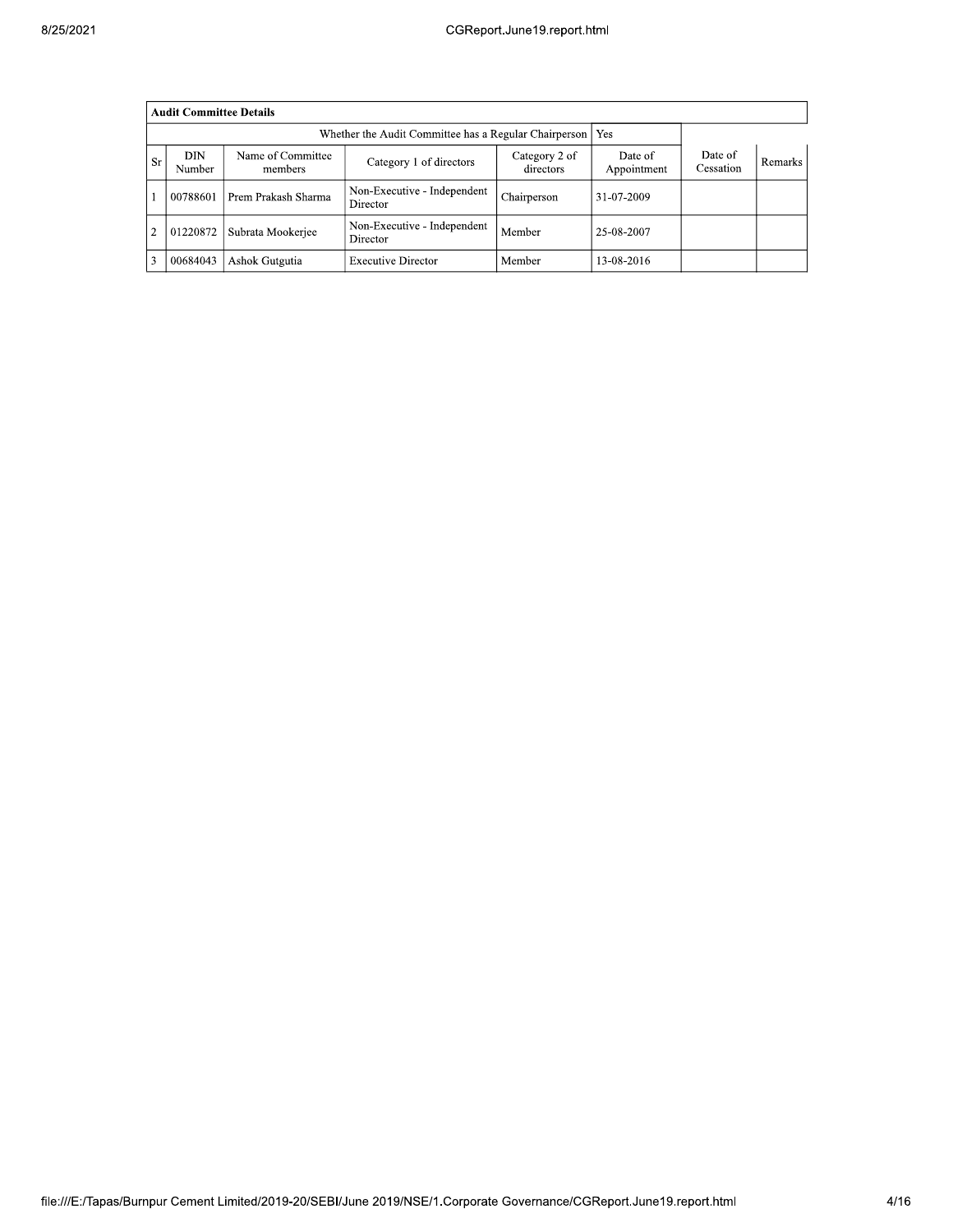|                | Nomination and remuneration committee                                       |                                                                                       |                                             |             |              |                      |                |  |  |  |  |
|----------------|-----------------------------------------------------------------------------|---------------------------------------------------------------------------------------|---------------------------------------------|-------------|--------------|----------------------|----------------|--|--|--|--|
|                | Whether the Nomination and remuneration committee has a Regular Chairperson | <b>Yes</b>                                                                            |                                             |             |              |                      |                |  |  |  |  |
| <b>Sr</b>      | DIN<br>Number                                                               | Name of Committee<br>Category 2 of<br>Category 1 of directors<br>directors<br>members |                                             |             |              | Date of<br>Cessation | <b>Remarks</b> |  |  |  |  |
|                | 01220872                                                                    | Subrata Mookerjee                                                                     | Non-Executive - Independent<br>Director     | Chairperson | $04-01-2007$ |                      |                |  |  |  |  |
| $\overline{c}$ |                                                                             | 00788601 Prem Prakash Sharma                                                          | Non-Executive - Independent<br>Director     | Member      | 13-08-2016   |                      |                |  |  |  |  |
|                | 00564914                                                                    | Aman Jain                                                                             | Non-Executive - Non<br>Independent Director | Member      | 27-07-2018   |                      |                |  |  |  |  |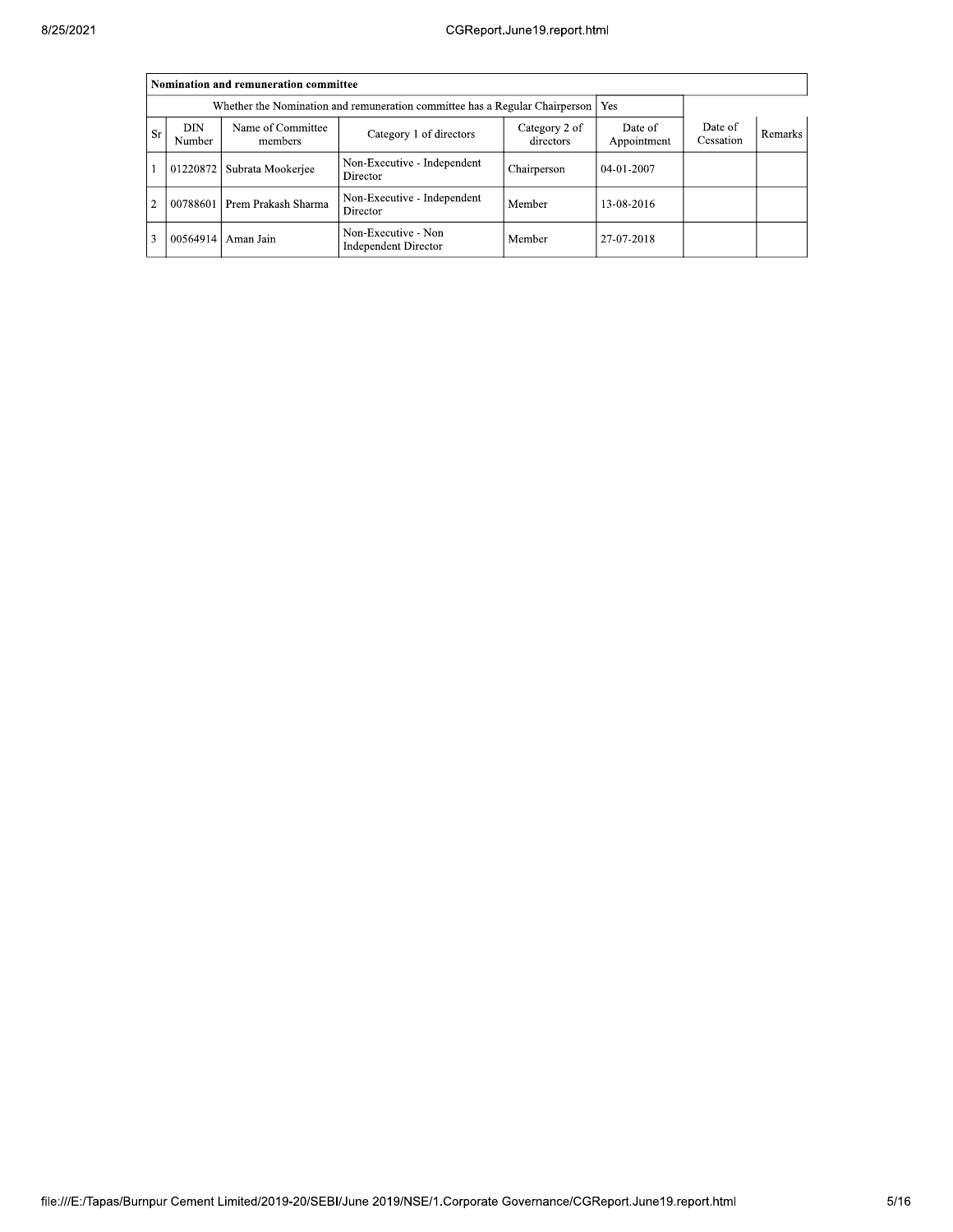|                | <b>Stakeholders Relationship Committee</b>                                |                              |                                         |                            |                        |                      |         |  |  |  |  |
|----------------|---------------------------------------------------------------------------|------------------------------|-----------------------------------------|----------------------------|------------------------|----------------------|---------|--|--|--|--|
|                | Whether the Stakeholders Relationship Committee has a Regular Chairperson |                              |                                         |                            |                        |                      |         |  |  |  |  |
| <b>Sr</b>      | DIN<br>Number                                                             | Name of Committee<br>members | Category 1 of directors                 | Category 2 of<br>directors | Date of<br>Appointment | Date of<br>Cessation | Remarks |  |  |  |  |
|                | 00788601                                                                  | Prem Prakash Sharma          | Non-Executive - Independent<br>Director | Chairperson                | $06-02-2014$           |                      |         |  |  |  |  |
| $\overline{2}$ | 01220872                                                                  | Subrata Mookerjee            | Non-Executive - Independent<br>Director | Member                     | 14-02-2017             |                      |         |  |  |  |  |
| 3              | 00684043                                                                  | Ashok Gutgutia               | <b>Executive Director</b>               | Member                     | 14-02-2012             |                      |         |  |  |  |  |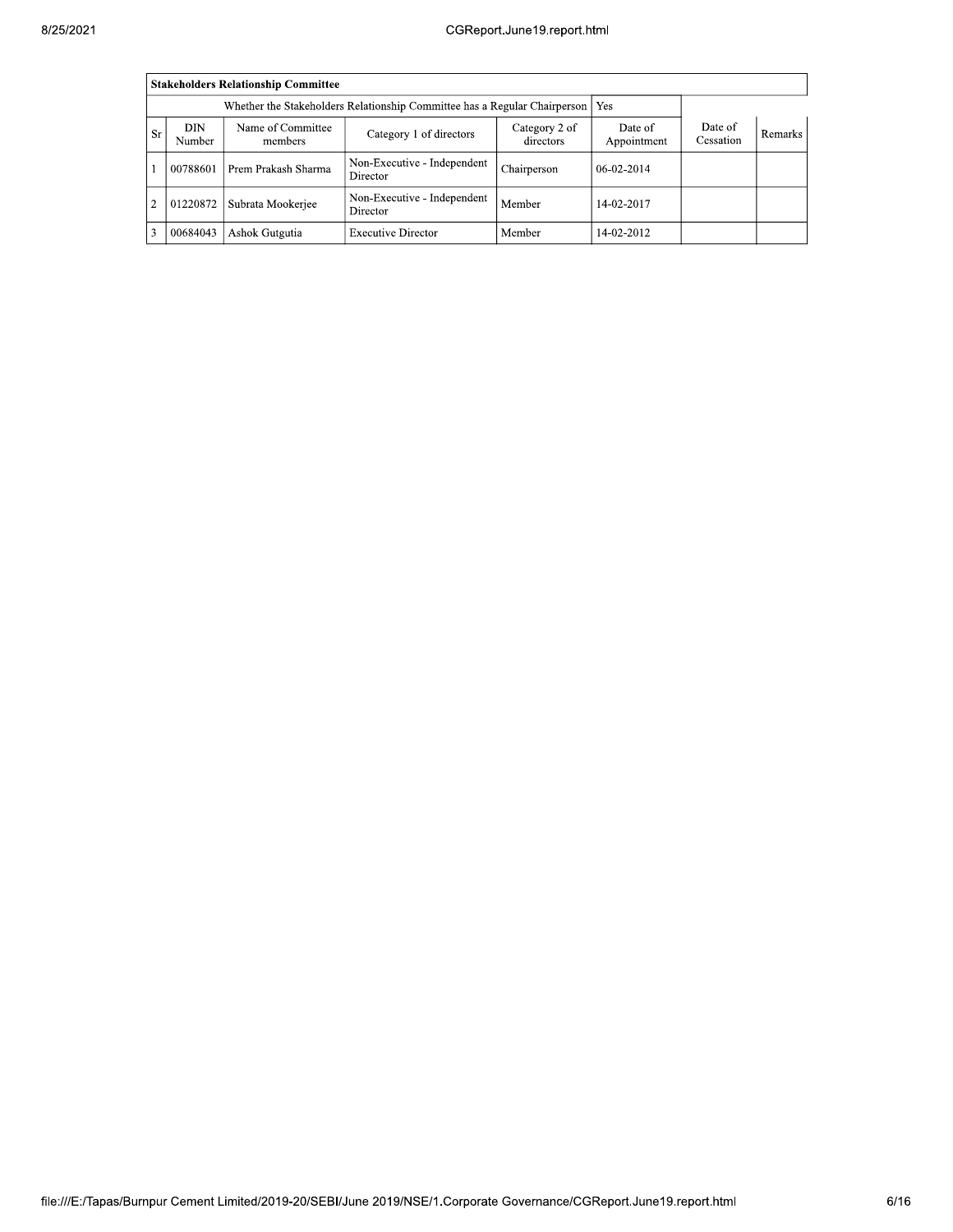|      | <b>Risk Management Committee</b> |                                                                      |                            |                            |                        |                      |           |  |  |
|------|----------------------------------|----------------------------------------------------------------------|----------------------------|----------------------------|------------------------|----------------------|-----------|--|--|
|      |                                  | Whether the Risk Management Committee has a Regular Chairperson   No |                            |                            |                        |                      |           |  |  |
| . Sr | DIN<br>Number                    | Name of Committee<br>members                                         | Category 1 of<br>directors | Category 2 of<br>directors | Date of<br>Appointment | Date of<br>Cessation | Remarks I |  |  |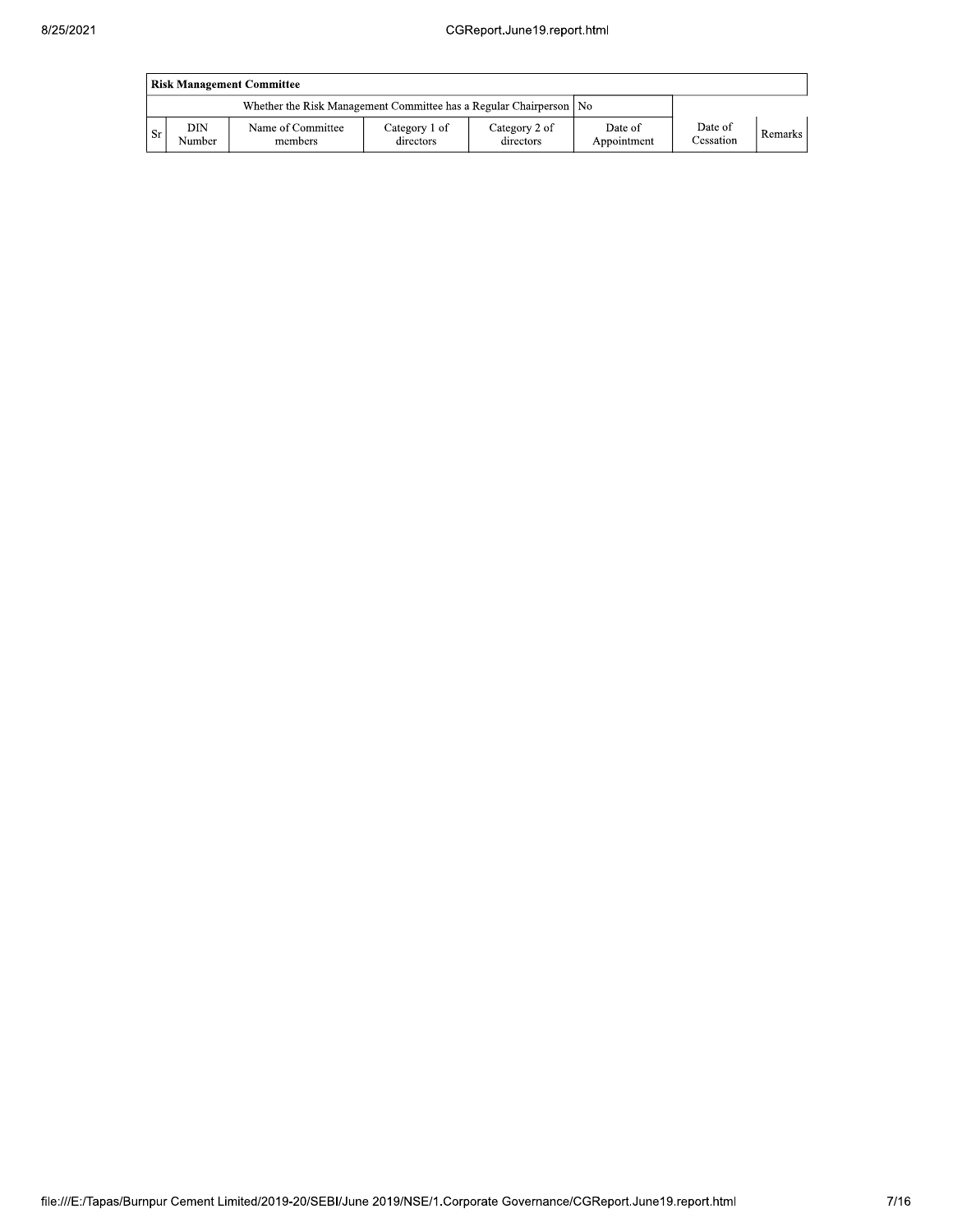|      | Corporate Social Responsibility Committee |                                                                                      |                            |                            |                        |                      |           |  |  |
|------|-------------------------------------------|--------------------------------------------------------------------------------------|----------------------------|----------------------------|------------------------|----------------------|-----------|--|--|
|      |                                           | Whether the Corporate Social Responsibility Committee has a Regular Chairperson   No |                            |                            |                        |                      |           |  |  |
| + Sr | DIN<br>Number                             | Name of Committee<br>members                                                         | Category 1 of<br>directors | Category 2 of<br>directors | Date of<br>Appointment | Date of<br>Cessation | Remarks I |  |  |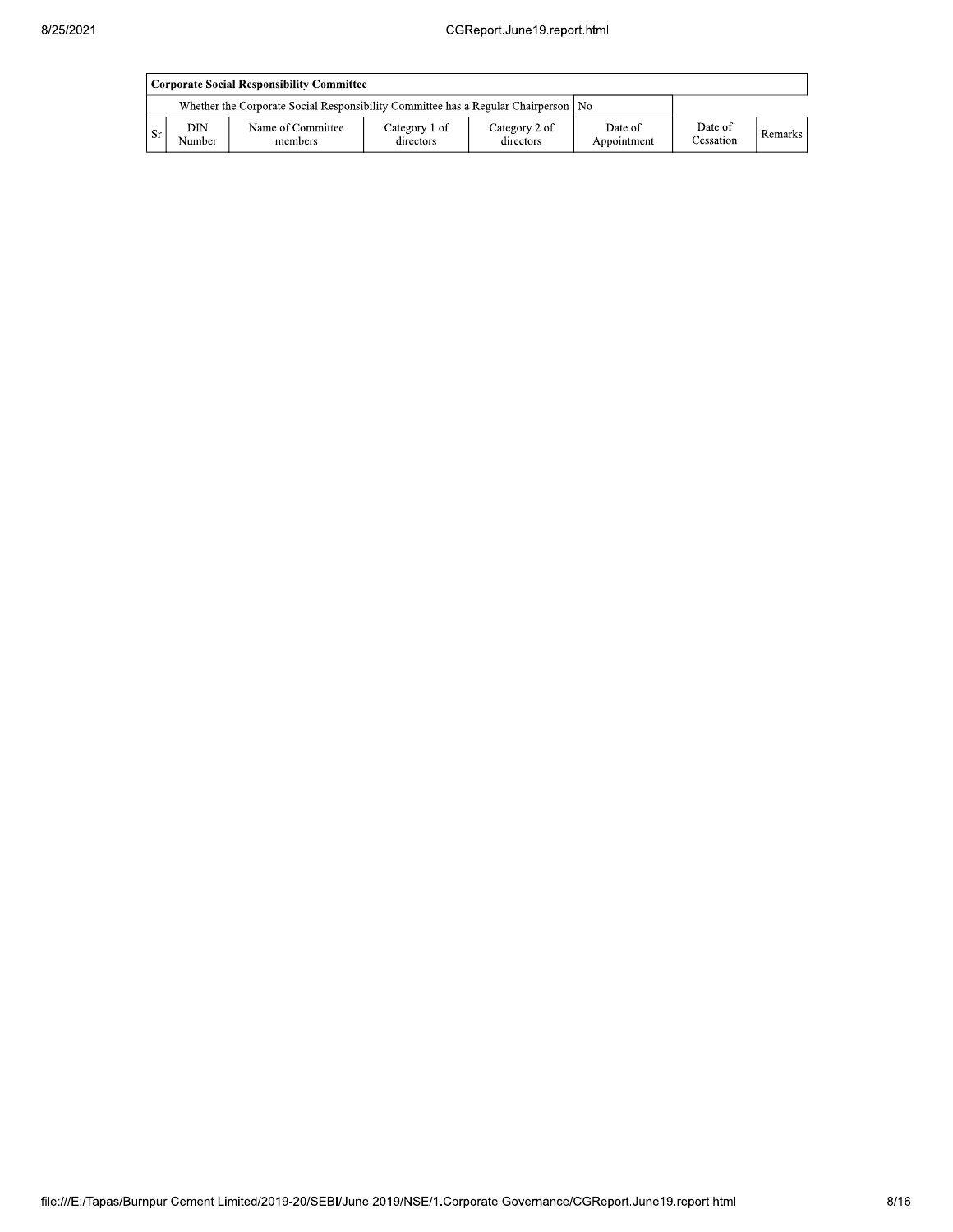| l Other Committee |                                                                                                                                     |  |  |
|-------------------|-------------------------------------------------------------------------------------------------------------------------------------|--|--|
|                   | Sr   DIN Number   Name of Committee members   Name of other committee   Category 1 of directors   Category 2 of directors   Remarks |  |  |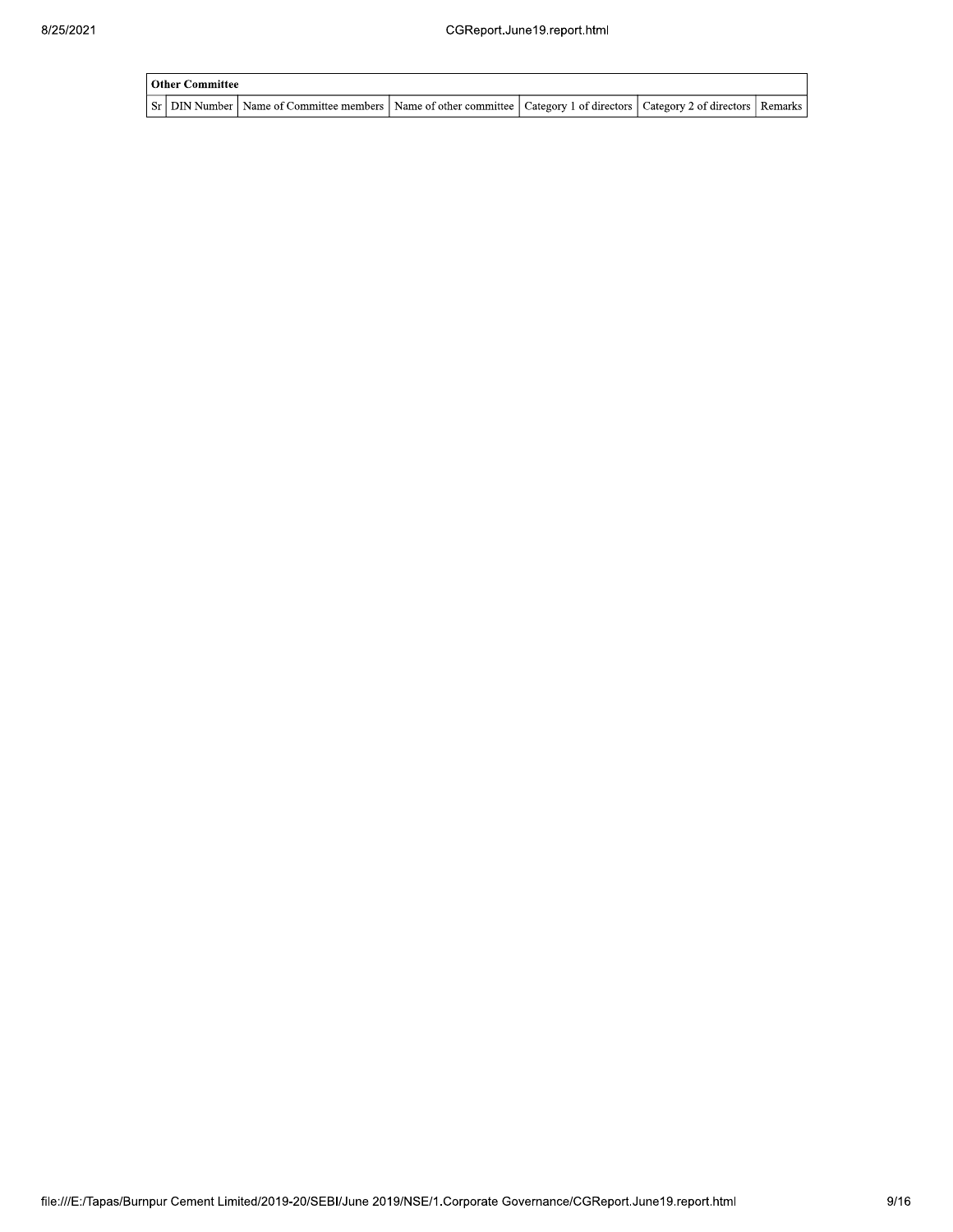|                | <b>Annexure 1</b>                                                   |                                                             |                                                                   |                                       |                                                     |                                           |                                                           |  |
|----------------|---------------------------------------------------------------------|-------------------------------------------------------------|-------------------------------------------------------------------|---------------------------------------|-----------------------------------------------------|-------------------------------------------|-----------------------------------------------------------|--|
|                | Annexure 1                                                          |                                                             |                                                                   |                                       |                                                     |                                           |                                                           |  |
|                | III. Meeting of Board of Directors                                  |                                                             |                                                                   |                                       |                                                     |                                           |                                                           |  |
|                | Disclosure of notes on meeting of board of<br>directors explanatory |                                                             |                                                                   |                                       |                                                     |                                           |                                                           |  |
| Sr.            | $Date(s)$ of meeting<br>$(if any)$ in the<br>previous quarter       | Date(s) of<br>meeting (if any)<br>in the current<br>quarter | Maximum gap between<br>any two consecutive (in<br>number of days) | Notes for<br>not<br>providing<br>Date | Whether<br>requirement of<br>Ouorum met<br>(Yes/No) | Number of<br><b>Directors</b><br>present* | No. of Independent<br>Directors attending<br>the meeting* |  |
| $\mathbf{1}$   | 17-01-2019                                                          |                                                             |                                                                   |                                       | Yes                                                 | 4                                         |                                                           |  |
| $\overline{2}$ | 30-03-2019                                                          |                                                             | 71                                                                |                                       | Yes                                                 | 3                                         | $\theta$                                                  |  |
| 3              |                                                                     | 17-05-2019                                                  | 47                                                                |                                       | Yes                                                 | 5                                         | 2                                                         |  |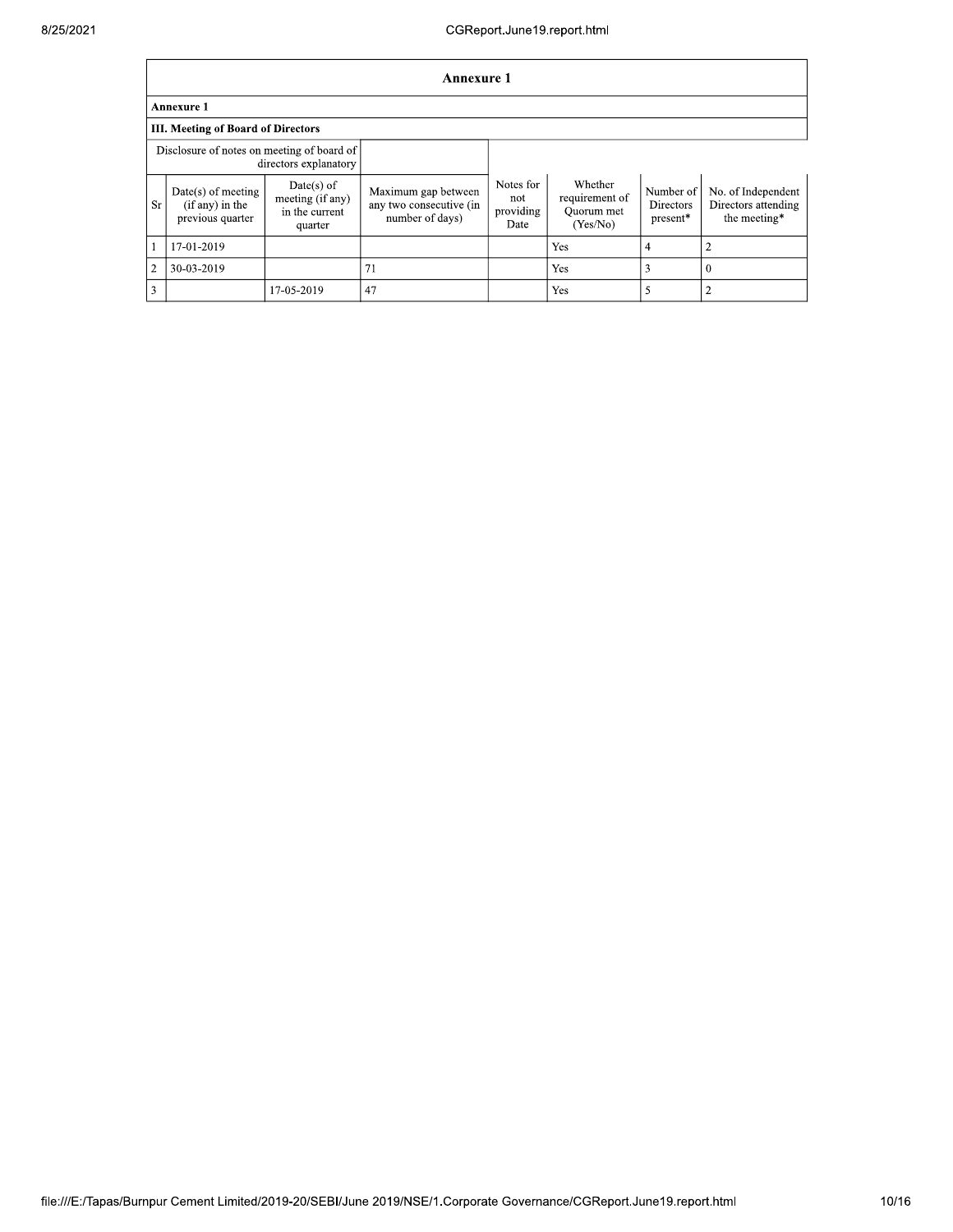|                | <b>Annexure 1</b>                              |                                                                                                          |                                                                      |                               |                                       |                                                        |                                       |                                                                        |  |
|----------------|------------------------------------------------|----------------------------------------------------------------------------------------------------------|----------------------------------------------------------------------|-------------------------------|---------------------------------------|--------------------------------------------------------|---------------------------------------|------------------------------------------------------------------------|--|
|                | <b>IV. Meeting of Committees</b>               |                                                                                                          |                                                                      |                               |                                       |                                                        |                                       |                                                                        |  |
|                |                                                |                                                                                                          | Disclosure of notes on meeting of committees explanatory             |                               |                                       |                                                        |                                       |                                                                        |  |
| <b>Sr</b>      | Name of<br>Committee                           | Date(s) of meeting (Enter<br>dates of Previous quarter and<br>Current quarter in<br>chronological order) | Maximum gap<br>between any two<br>consecutive (in<br>number of days) | Name of<br>other<br>committee | Reson for<br>not<br>providing<br>date | Whether<br>requirement<br>of Quorum<br>met<br>(Yes/No) | Number<br>of<br>Directors<br>present* | No. of<br>Independent<br><b>Directors</b><br>attending the<br>meeting* |  |
| $\mathbf{1}$   | Audit<br>Committee                             | 17-01-2019                                                                                               |                                                                      |                               |                                       | Yes                                                    | 3                                     | $\overline{2}$                                                         |  |
| $\overline{2}$ | Audit<br>Committee                             | 17-05-2019                                                                                               | 119                                                                  |                               |                                       | Yes                                                    | 3                                     | $\overline{2}$                                                         |  |
| $\overline{3}$ | Nomination<br>and<br>remuneration<br>committee | 17-01-2019                                                                                               |                                                                      |                               |                                       | Yes                                                    | 3                                     | $\overline{2}$                                                         |  |
| $\overline{4}$ | Nomination<br>and<br>remuneration<br>committee | 17-05-2019                                                                                               | 119                                                                  |                               |                                       | Yes                                                    | 3                                     | $\overline{2}$                                                         |  |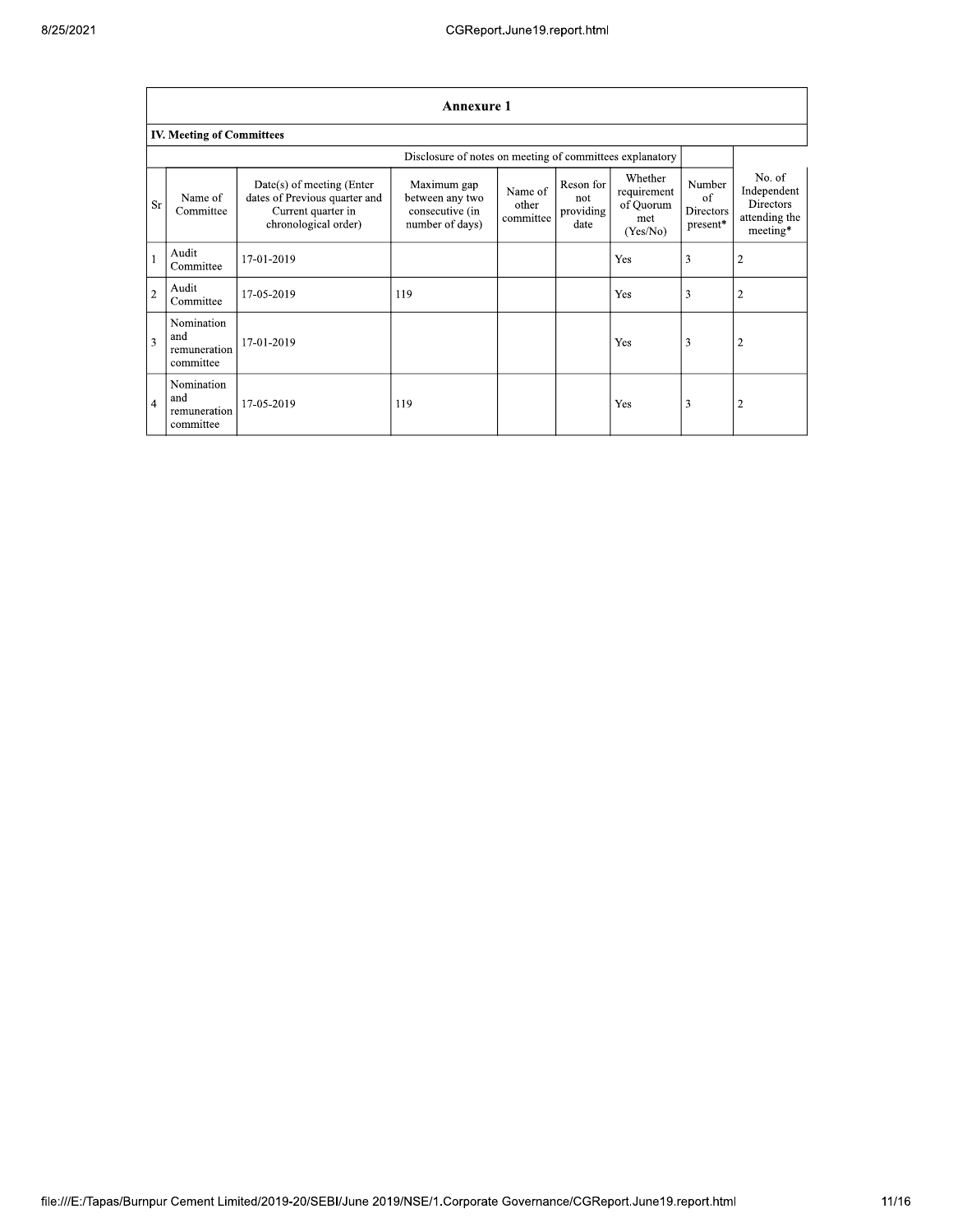|                | Annexure 1                                                                                                |                                  |                                                                    |  |  |  |  |
|----------------|-----------------------------------------------------------------------------------------------------------|----------------------------------|--------------------------------------------------------------------|--|--|--|--|
|                | V. Related Party Transactions                                                                             |                                  |                                                                    |  |  |  |  |
| Sr             | Subject                                                                                                   | Compliance status<br>(Yes/No/NA) | If status is "No" details of non-<br>compliance may be given here. |  |  |  |  |
|                | Whether prior approval of audit committee obtained                                                        | <b>NA</b>                        |                                                                    |  |  |  |  |
| $\overline{2}$ | Whether shareholder approval obtained for material RPT                                                    | NA                               |                                                                    |  |  |  |  |
| 3              | Whether details of RPT entered into pursuant to omnibus approval<br>have been reviewed by Audit Committee | <b>NA</b>                        |                                                                    |  |  |  |  |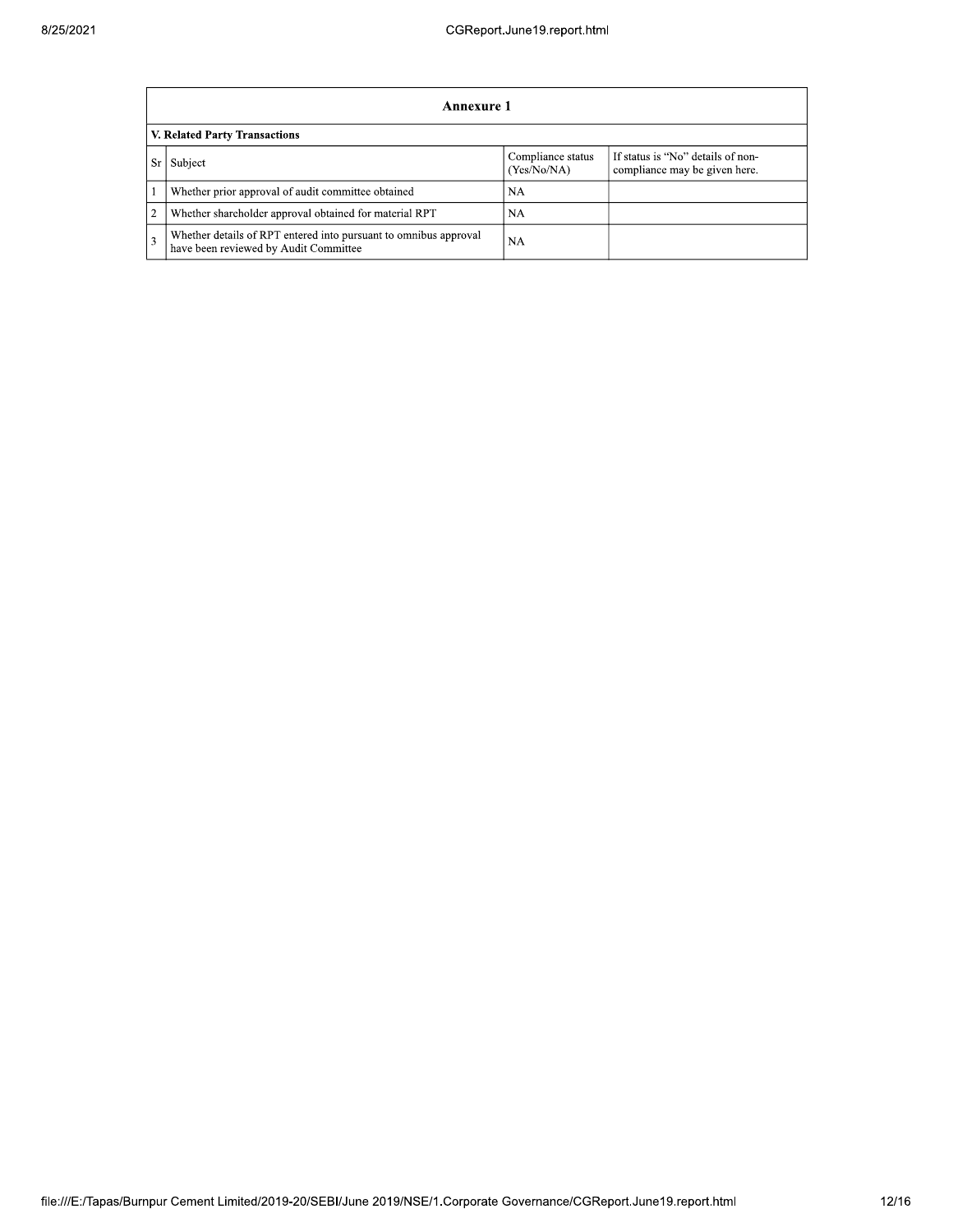| <b>Annexure 1</b>       |                                                                                                                                                                                                                 |                               |  |  |
|-------------------------|-----------------------------------------------------------------------------------------------------------------------------------------------------------------------------------------------------------------|-------------------------------|--|--|
| <b>VI. Affirmations</b> |                                                                                                                                                                                                                 |                               |  |  |
| Sr                      | Subject                                                                                                                                                                                                         | Compliance<br>status (Yes/No) |  |  |
|                         | The composition of Board of Directors is in terms of SEBI (Listing obligations and disclosure requirements)<br>Regulations, 2015                                                                                | Yes                           |  |  |
| $\overline{2}$          | The composition of the following committees is in terms of SEBI(Listing obligations and disclosure requirements)<br>Regulations, 2015 a. Audit Committee                                                        | Yes                           |  |  |
| 3                       | The composition of the following committees is in terms of SEBI(Listing obligations and disclosure requirements)<br>Regulations, 2015. b. Nomination & remuneration committee                                   | Yes                           |  |  |
| $\overline{4}$          | The composition of the following committees is in terms of SEBI(Listing obligations and disclosure requirements)<br>Regulations, 2015. c. Stakeholders relationship committee                                   | Yes                           |  |  |
| 5                       | The composition of the following committees is in terms of SEBI(Listing obligations and disclosure requirements)<br>Regulations, 2015. d. Risk management committee (applicable to the top 100 listed entities) | NA                            |  |  |
| 6                       | The committee members have been made aware of their powers, role and responsibilities as specified in SEBI<br>(Listing obligations and disclosure requirements) Regulations, 2015.                              | Yes                           |  |  |
| $\overline{7}$          | The meetings of the board of directors and the above committees have been conducted in the manner as specified in<br>SEBI (Listing obligations and disclosure requirements) Regulations, 2015.                  | Yes                           |  |  |
| 8                       | This report and/or the report submitted in the previous quarter has been placed before Board of Directors.                                                                                                      | Yes                           |  |  |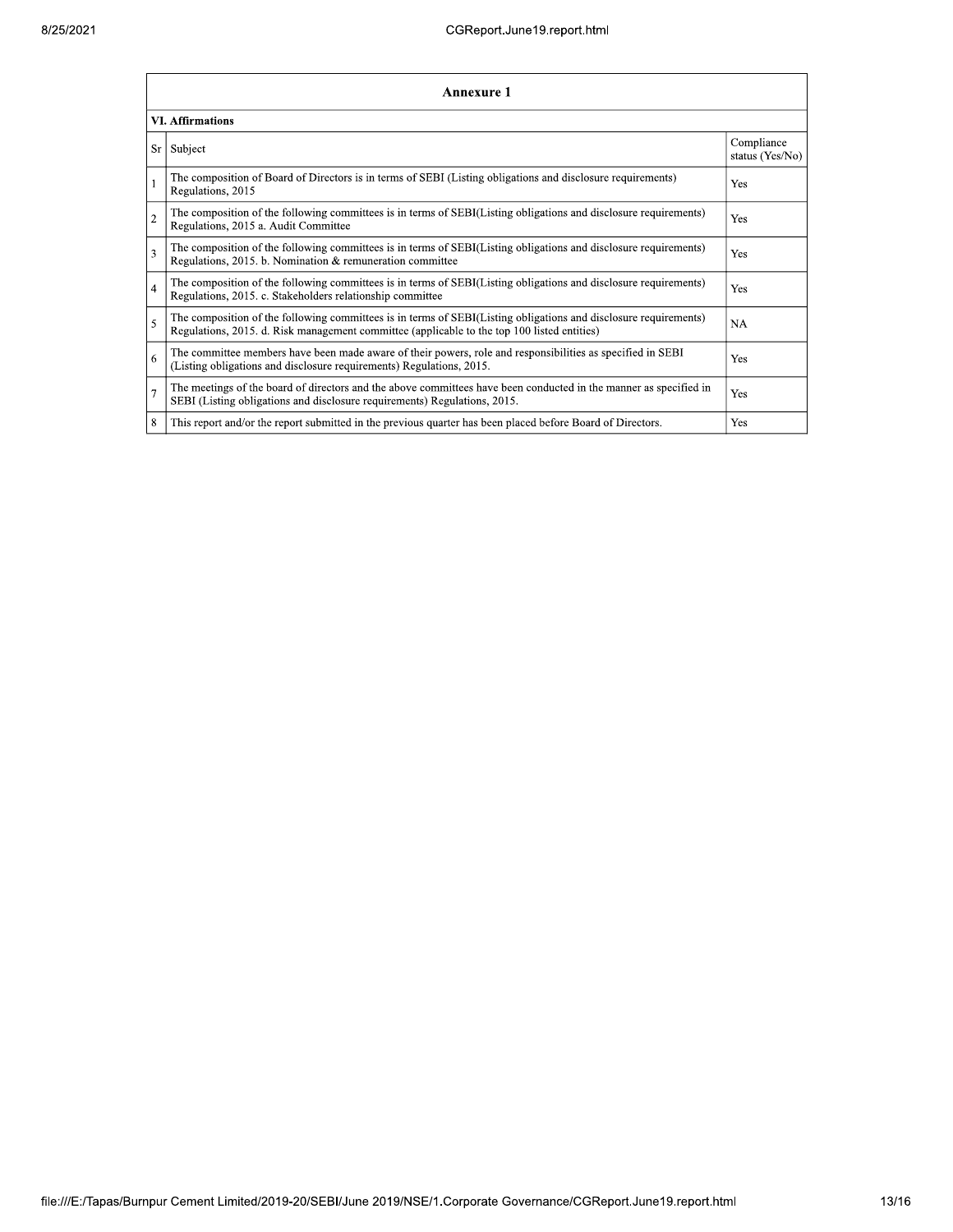| <b>Annexure 1</b> |                   |                                          |  |
|-------------------|-------------------|------------------------------------------|--|
| . Sr              | Subject           | Compliance status                        |  |
|                   | Name of signatory | Indrajeet Kumar Tiwary                   |  |
|                   | Designation       | Company Secretary and Compliance Officer |  |